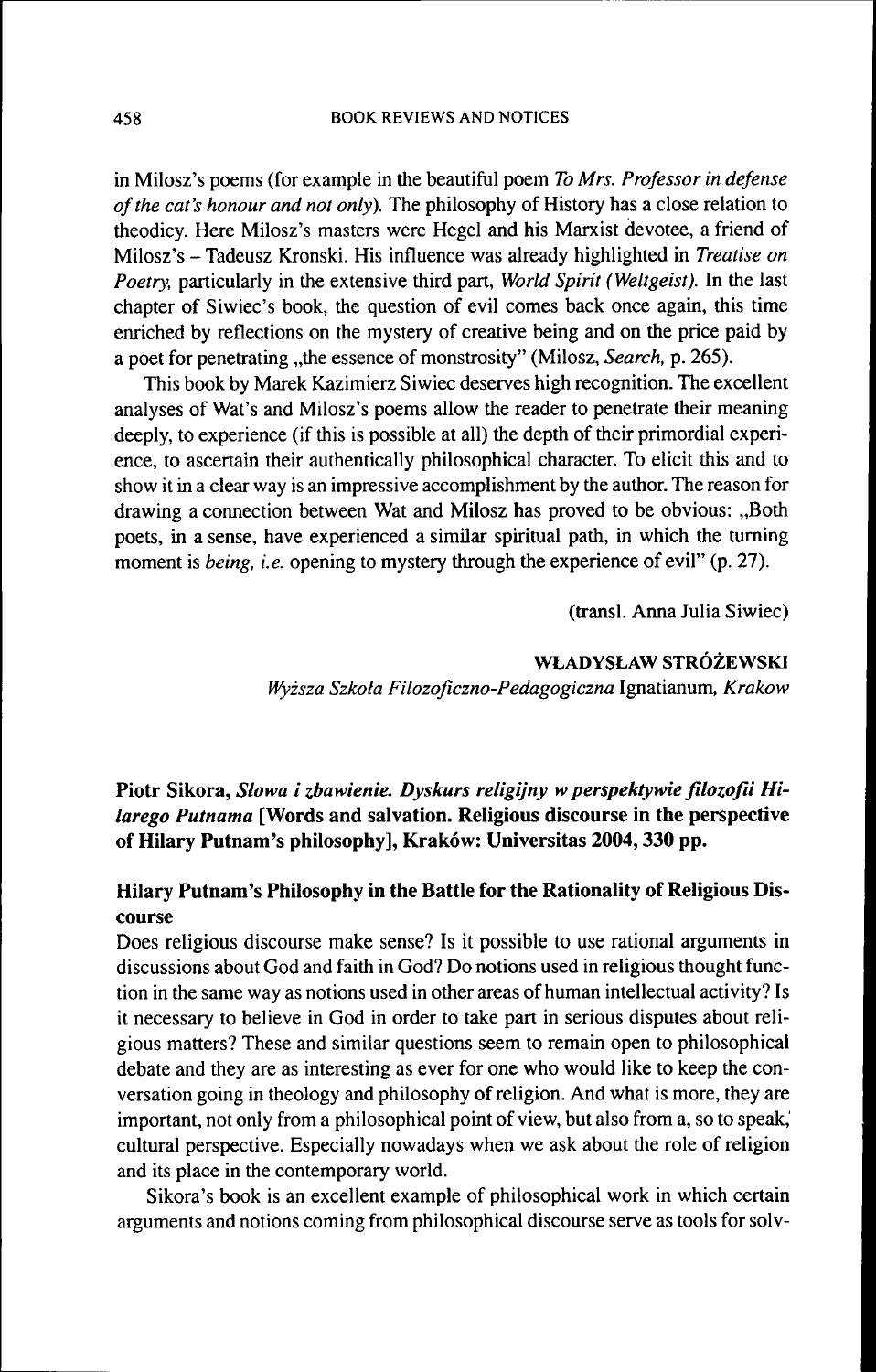ing problems in religious thought. He chooses Hilary Putnam's philosophical ideas in order to formulate his account of religious discourse. The task of his book is to state a certain view of the sense, rationality and truthfulness of religious discourse (p. 5). At a glance the idea of using Putnam's thought in order to do that seems rather unwise. First of all, Putnam himself claims that it is impossible to submit religious discourse to philosophical analysis. Sikora is well aware of this fact, but he disagrees with Putnam's point (p. 6). Secondly, Putnam's thought has evolved. He has in the past given up his theories and he is famous for being the best critic of his own ideas. Hence, it is very difficult to interpret Putnam's philosophical thought as one, comprehensible, coherent philosophical perspective. Again, ambitiously, Sikora wants to do so by trying to present those views which seem correct to him, no matter when, chronologically speaking, they were formulated by Putnam himself (p. 7). Finally, and more generally, using philosophical arguments to prove the rationality of religious discourse involves taking for granted some assumptions which are by no means obvious. One of these assumptions is that religious talk should be ordered in the same way as other human discourses, and similarly, that it should be in the kingdom of reason (as it has been understood by philosophers). There is a strong and well grounded tradition deriving from Kierkegaard's thought in which religion and religious talk have nothing to do with reason, at least with reason as it has been seen by philosophers, logicians and scientists. Although the validity of this assumption would be a subject for another book, it is a pity that Sikora does not show, even in a footnote, that he is aware of the fact that he represents just one of many possible ways of understanding religious discourse.

#### **The structure of the book**

Sikora's book consists of three major parts. In the first one he presents Putnam's criticisms of metaphysical realism, and philosophical reductionisms and relativisms under the title. *The dilemma of contemporary philosophy.* In the second part, entitled *The ways of getting out the dilemma* he characterizes Putnam's positive views on the acting subject, meaning and truth. The third part *Religious discourse* is wholly devoted to all possible issues connected with religious talk and its characteristics.

In chapter I of the first part, the author presents the notion of metaphysical realism and the ways it has been criticized, with the support of two arguments. Namely, arguments against the idea of the radical independence of the world from the mind ( the model-theoretic argument and the argument from semantic extemalism). In what follows he discusses reductive objectivism, showing the points which have been made for and against it in the literature. In chapter II he claims, following Putnam, that it is not the case that everything goes and that everything is a text. Hence, he characterizes contemporary relativistic views and formulates arguments against them.

The second part opens with a discussion of the characteristics of the acting agent and the priority of praxis which is emphasized in Putnam's philosophy. Sikora pre-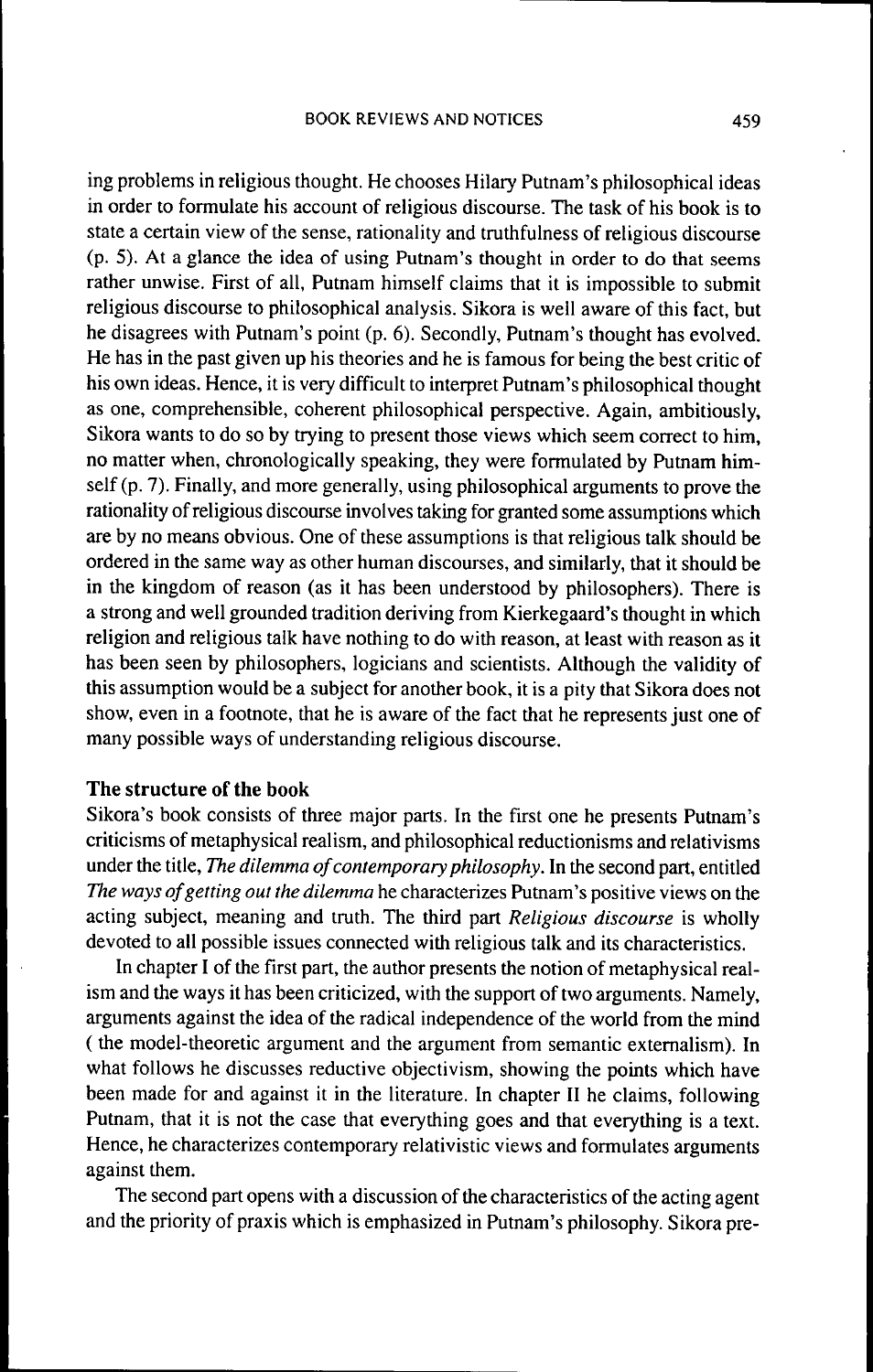sents Putnam's way of defending the normativity of reason, which is connected with giving up the fact/value dichotomy and with the claim that experience has a conceptual character. The difficulties with conceptual relativity are also discussed here (chapter III). In this part some problems in the philosophy of language take the stage, and the author considers the question how such basic notions as meaning, understanding and interpretation have been treated in Putnam's philosophy. He concludes by trying to present a coherent view of Pumam's conception of truth, which is an extremely difficult task, because Putnam has changed his views (chapter IV).

In the third part the author makes two important claims. First, that a philosopher of religion has to be personally engaged in religion (p. 216), and second, that arguments taken from philosophy are indispensable in discussing central problems of religious discourse, especially when it concems semantic matters (p. 222) (chapter V). In what follows, Sikora defends the right of religion to be an element of culture (discussing the neo-positivist account and non-cognitivism in philosophy of religion, chapter VI). In the long and detailed chapter VII, Sikora explains how he understands the meaning of religious discourse within the perspective of Putnam's views, as characterized in the first part of the book. He especially considers the specific character of religious discourse, presents some theories concerning religious language, and gives an analysis of the reference of the word "God'. He also shows what the religious view of the world is and how it is connected with some non-religious views, and finally he discusses the truthfulness of religious discourse. The concluding chapter, VIII, is entitled *The rationality of religious discourse* and it contains all the issues which are crucial from the point of view of the task of the book. Sikora investigates the arguments in favor of the existence of God, he shows how the rationality of faith can be proved by means of the pragmatic ideas of W. James and he finishes his considerations by showing the rationality of religious discussions.

#### **General remarks**

The ambitious task of presenting in a monograph, one comprehensible and coherent interpretation of Putnam's philosophy is worthy of praise for three quite different reasons. Firstly because there has been no such attempt in Polish philosophical literature so far. Although Putnam's texts are often cited, and his arguments and ideas play quite a vital role in many texts written by Polish philosophers, there are not many works which characterize all of Putnam's most important ideas. Especially for a reader who is not so familiar with all of Putnam's books. Secondly, only a few of Putnam's most crucial texts are available in Polish, so it is important to have some secondary resources. And there is no need to prove to anyone that Putnam's ideas are worth studying. Finally, to interpret the philosophy of a very well known individual is to face the fact that there are many, many books and articles to be read, whether written by Putnam or by his commentators. Many of Putnam's theories have been given up the author himself and have been changed and trans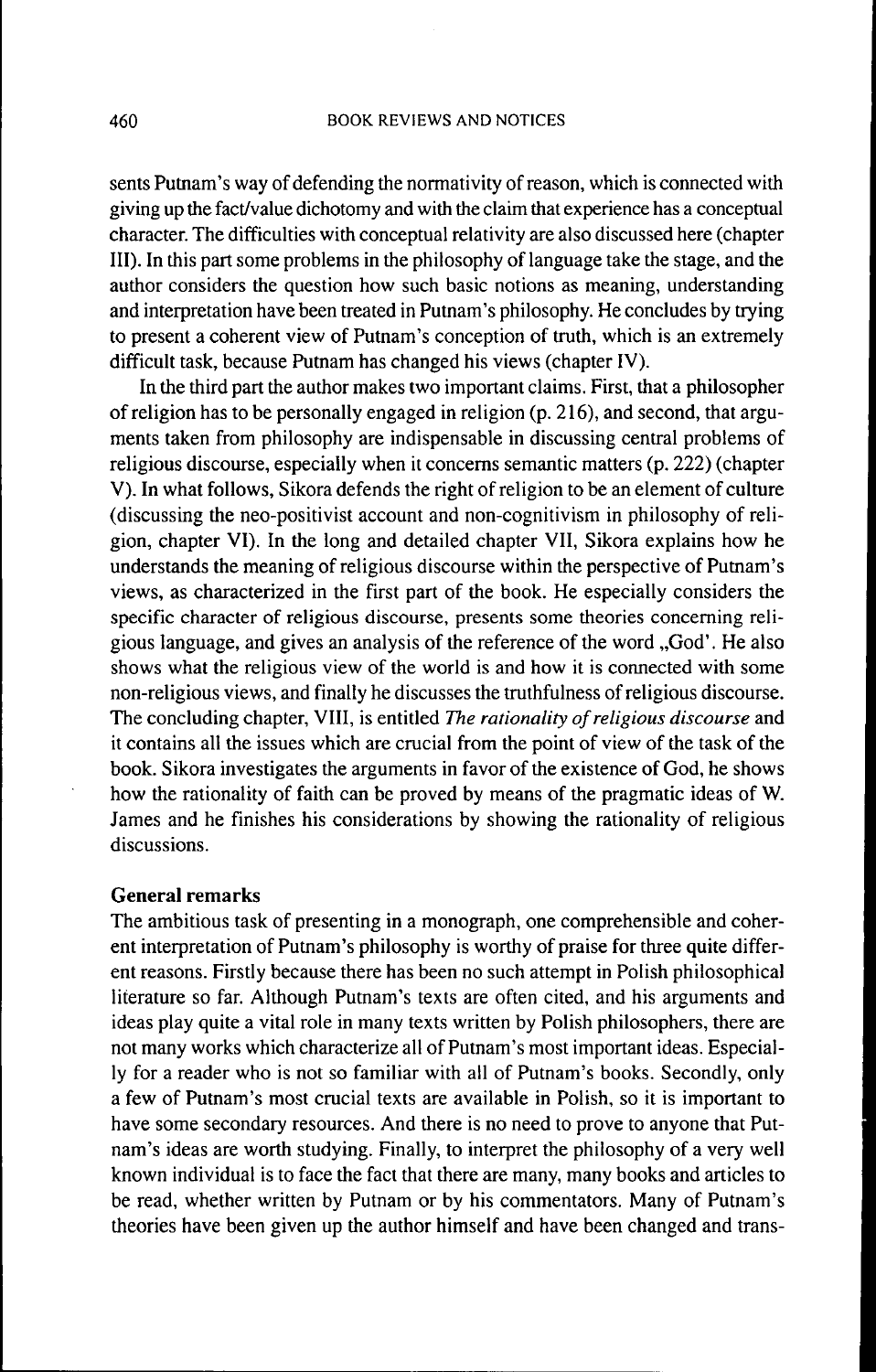formed in the context of arguments given in widely spread discussions in many different philosophical arenas (books devoted to Putnam's philosophy, conferences, internet websites, etc.). To interpret such a philosophy means also to take the risk and responsibility of presenting our own interpretation (which can always be criticized), to decide what is more and less important, and why it matters in relation to our own philosophical views. Sikora was not afraid to take this risk, and such an attitude is something which should be admired. Nevertheless, our ambitions and their realizations differ.

Sikora's method of writing is quite difficult, hence he has produced a text which is extremely hard to follow in some parts. He has decided to present Putnam's philosophy by characterizing at length the arguments Putnam gives in his works. As a result we have Putnam's arguments with Sikora's comments, followed by arguments given by one or more philosophers who have been in debate with Putnam, quite often enriched with the remarks of yet other thinkers (including Sikora). It is often the case that we do not know which is Putnam's view and why so many names have to be mentioned in order to explain Putnam's reasoning. It is especially annoying for a reader who does not know Putnam's philosophy very well. The impression is that we are dealing with a succession of many different arguments and comments which seem not to be organized by any idea, on the part of the author, as to why they should all appear in the same place.(As an example see point 3 of chapter III of the second part. There are eight philosophers whose arguments, remarks, comments or notions are mentioned on twenty pages there.) As a result the author's own views and ideas are lost in the tangle of someone else's arguments and it is sometimes difficult to be sure whose views are being considered (this is especially so in the first and second parts of the book).

The third part of the book is easier to read, as if the author has found a philosophical context for which he has more passion. Putnam's ideas, which were so carefully analyzed in previous parts, are used here to illustrate Sikora's views on religion and religious discourse. However, sometimes one can have the impression that the author's reasoning would have remained the same even without Putnam's help (pp. 226-236, 249-256, 298-311) and that Putnam's notions serve only to illustrate some points which have been made independently from the very beginning (p. 247, 263). As a reader of Putnam's texts, aware of his philosophical style, in which he tries to avoid making absolute and fundamentally metaphysical (in traditional sense) claims, one is surprised that Sikora does not follow him here. There are a lot of general statements in the third part, conceming which the reader does not know whether they are just accepted as definitions or are hypotheses which are going to be proved (but sometimes are not).

## Few more detailed disputable points

Only books written by ambitious writers, with factual knowledge, are suitable for constructive criticism. Such books are able to provoke the reader to think over her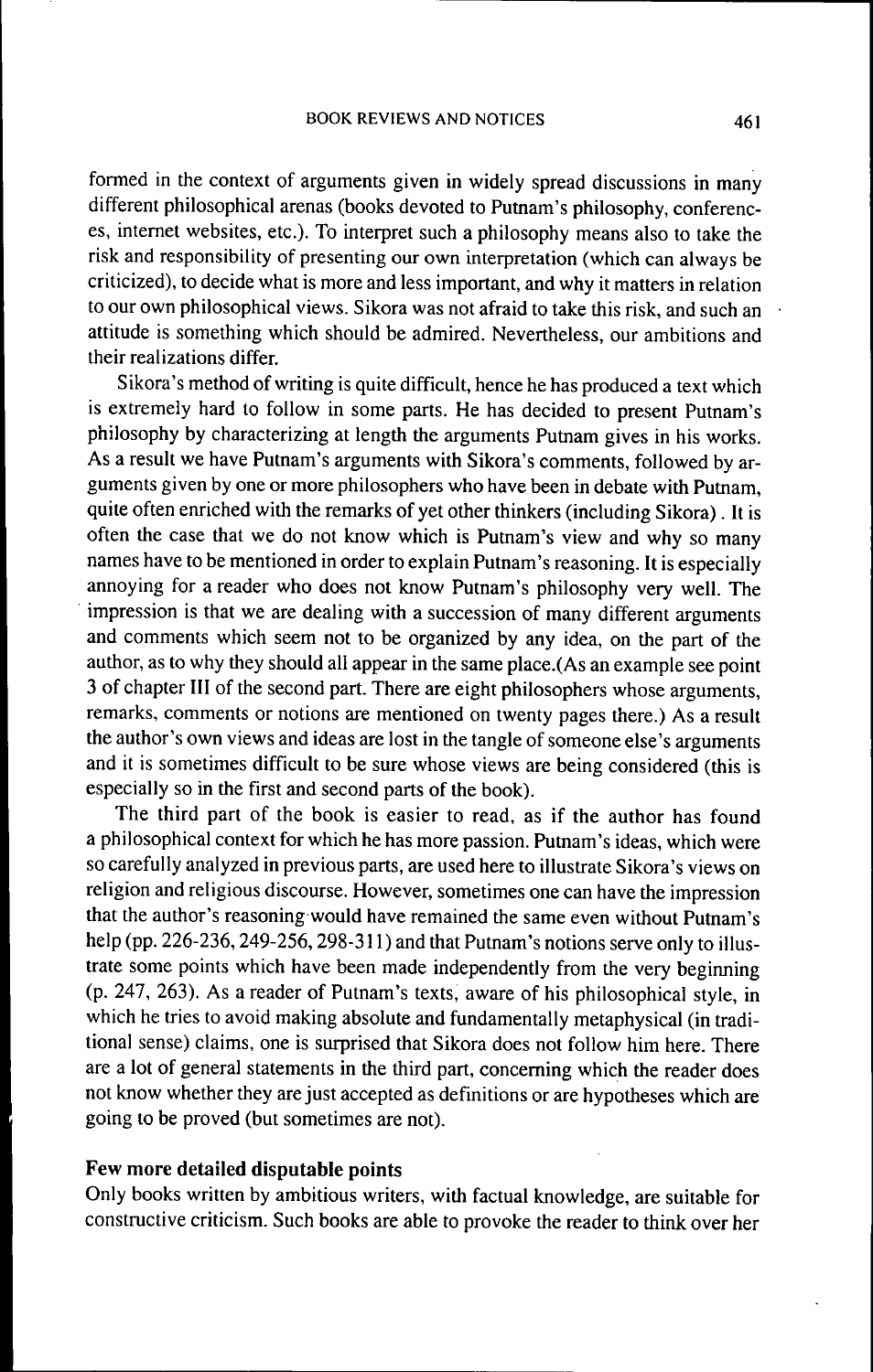own ideas, to force her to analyze the details, and to formulate some counter-arguments. There is no question that Sikora's book meets these requirements. Hence let me point out the few places where my doubts have been raised.

On page 12 Sikora enumerates seven theses which define a 'metaphysical realist' and claims that according to Putnam one becomes such a realist when one accepts just one of them. This is not so obvious for me. In *Dewey 's Lectures* (p. 466) Putnam quite clearly states that a metaphysical realist accepts all three ideas, each of them being treated as representing metaphysical realism in a sense. They are the following: there is a definite totality of all objects (Sikora's claim number 1), there is a definite totality of all properties (Sikora claim number 2), and truth is a kind of correspondence (Sikora's claim nr 3). All the other claims (4-7) which Sikora rightly points out, can be treated as additions to the package of three ideas mentioned above.

One of the great advantages of Sikora's book is that it gives a kind of overview of some basic notions, arguments and ideas used in contemporary discussions, in so called analytic philosophy, which are not always very well known. Hence, it is important to present them in clear and informative way. However, in Sikora's book this is not always the case. When he writes about Quine's indeterminacy of translation and Davidson's indeterminacy of interpretation (p. 38-39), he infers the right conclusions from both of these notions, but he does not explain exactly what theses are implicit in them. Which, in this context, may seem to suggest that these two indeterminacies are more or less the same, which is not true. Similar problems occur when some of Wittgenstein's notions are introduced. On page 61 Sikora underlies the role of nature in Wittgenstein's philosophy. The question is, what does 'nature' refer to? It is by no means obvious in Wittgenstein's texts, and the problem of interpreting the naturalistic hints in his philosophy (especially his attitude towards the nature/culture dichotomy, his critique of natural-science based methodology, and the role of a specifically understood grammar in his views on language) is still the subject of debate. Then on page 221 Sikora, referring to Wittgenstein's famous notion, writes that 'Religion is a form of human life'. It is not obvious what exactly a form of life is and one cannot be sure, in this context, who the author of above claim is: Putnam, Wittgenstein or Sikora himself. (On page 195 the author uses the expression  $, [\dots]$  it requires one to commit oneself to the given form of life', and respectively on page 313 'the form of life which is practiced', which seems to presuppose that people can choose the form of life they are going to live by. Such an interpretation would be very hard to reconcile with its Wittgensteinian origins. Sometimes Sikora suggests that he understands that notion according to Wittgenstein's views, but the example shows that he uses it  $-$  rightly so  $-$  in his own, but unexplained way.)

I have already mentioned the problem with the general statements which can be so easily found in Sikora's book. Let me be more specific. I very much appreciate Sikora's style, in which he is not afraid to evaluate arguments, to disagree with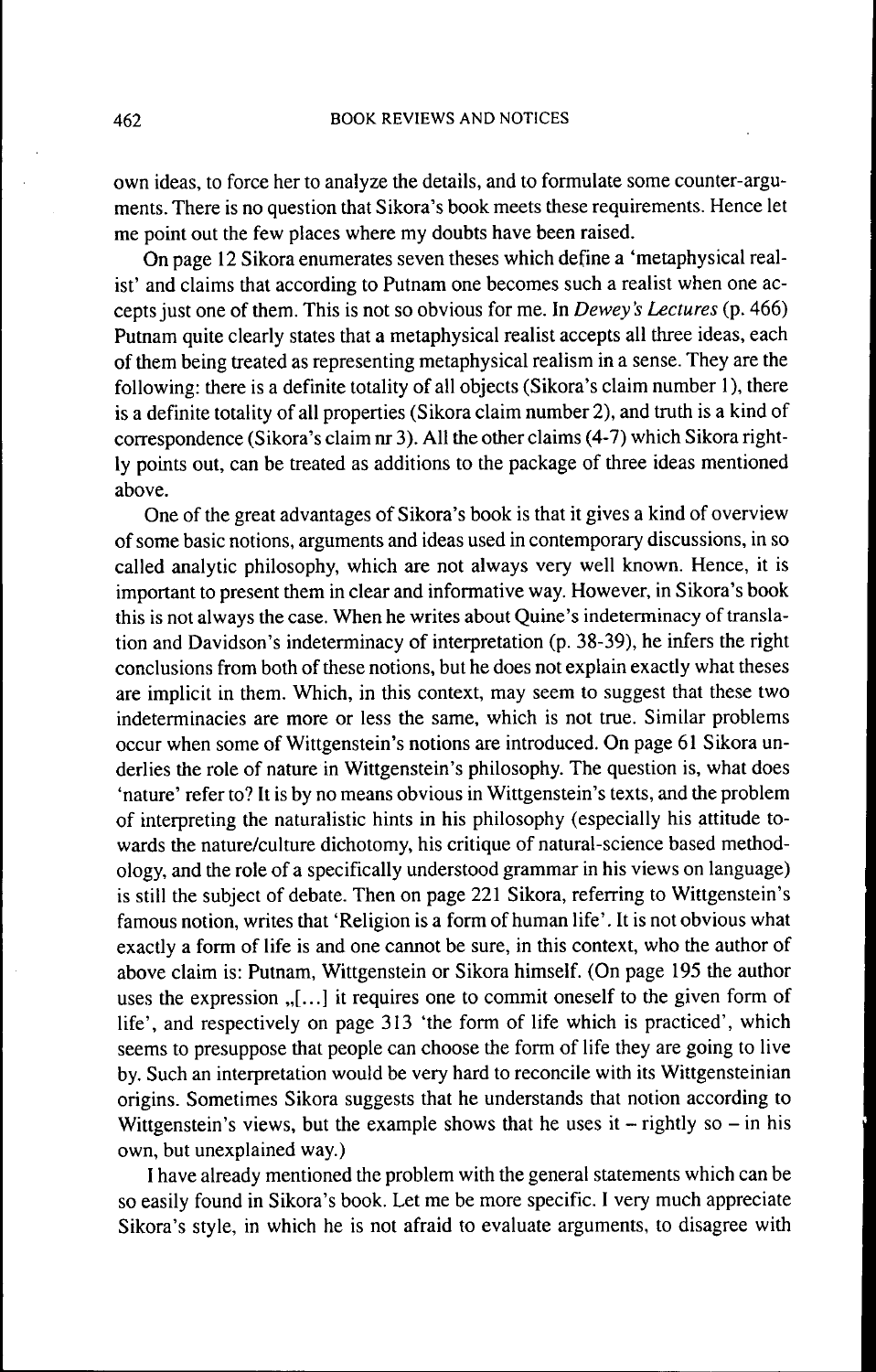someone's ideas, to show the weak points of the theories analyzed. It is great that he does not hide his own views, but he presents them in a very unsystematic way. Unfortunately, he sometimes falls into the trap of making judgments so general that they do not refer to anything or anyone in particular. Let me give two examples. On page 72 he complains, following Putnam, that not all deconstructivists attempt to justify their claims, and even when some of them do so, their argumentation is incomplete. The reader does not know whose texts, exactly, Sikora has in mind (although Derrida is mentioned, not even one text written by him is referenced). On page 101 Sikora writes that '[...] a lot people think that reason treated as something normative does not exist', again I would like to know, who has made such a claim, and where.

On page 240 we find the question whether the doctrine of salvation is an important element of all religions. But just a few pages later (p. 261), this feature is taken for granted and defines all religious discourse as such. There is nothing wrong with this move as long as we are told if the definition mentioned above is just one proposal among many, or the only possible theoretical move (and if so, why). According to the author, the need for salvation equals a complete and inalienable flowering of humanity (p. 261 ), and it can be achieved only if we accept that God exists (p. 308). It is not clear if such claims are valid only within religious discourse or they have to be accepted universally (and in what sense of 'universal'), which would be an important matter in the perspective of Putnam's philosophy. In the conclusion Sikora openly writes that there is a universal need (for salvation) which is grounded in the source of every religion and that religious disputes can take place only if 'our whole rationality' is used (p. 313). But, how much can we learn from that if some explanations are not added? How can we follow such advice of using 'our whole rationality' in practical situations? It was Putnam himself who taught us to be careful with any generalizations which we tend to make in philosophy. It is a pity that after detailed consideration of Putnam's views in the first and second part of the book, Sikora finishes the book with such vague statements as conclusions.

There are some bibliographical points which have to be mentioned for the sake of the order of this review. In footnote 16 on page 64, and again on page 67, Sikora refers to Davidson's famous text *On the Very Idea of a Conceptual Scheme,* but neither there, nor in the bibliography does he mention that there exists a Polish translation of this text. ("O schemacie pojęciowym", tłum. Jarosław Gryz, Liter*atura na Éwiecie* 1974/5, pp. 100-119).

There are a lot of citations in the book, which have been translated by the author and many of them are really difficult to follow in Polish. I treat translations as interpretations, so as a matter of personal preference I would prefer to have less literal translations, which would sound less rough in Polish. (There are, however, a few mistakes in some of them as well. To mention just one, on page 163 there is a quotation from Putnam's *Pragmatism and Moral Objectivity,* in which the author has not emphasized that it begins in the middle of the sentence, and what is more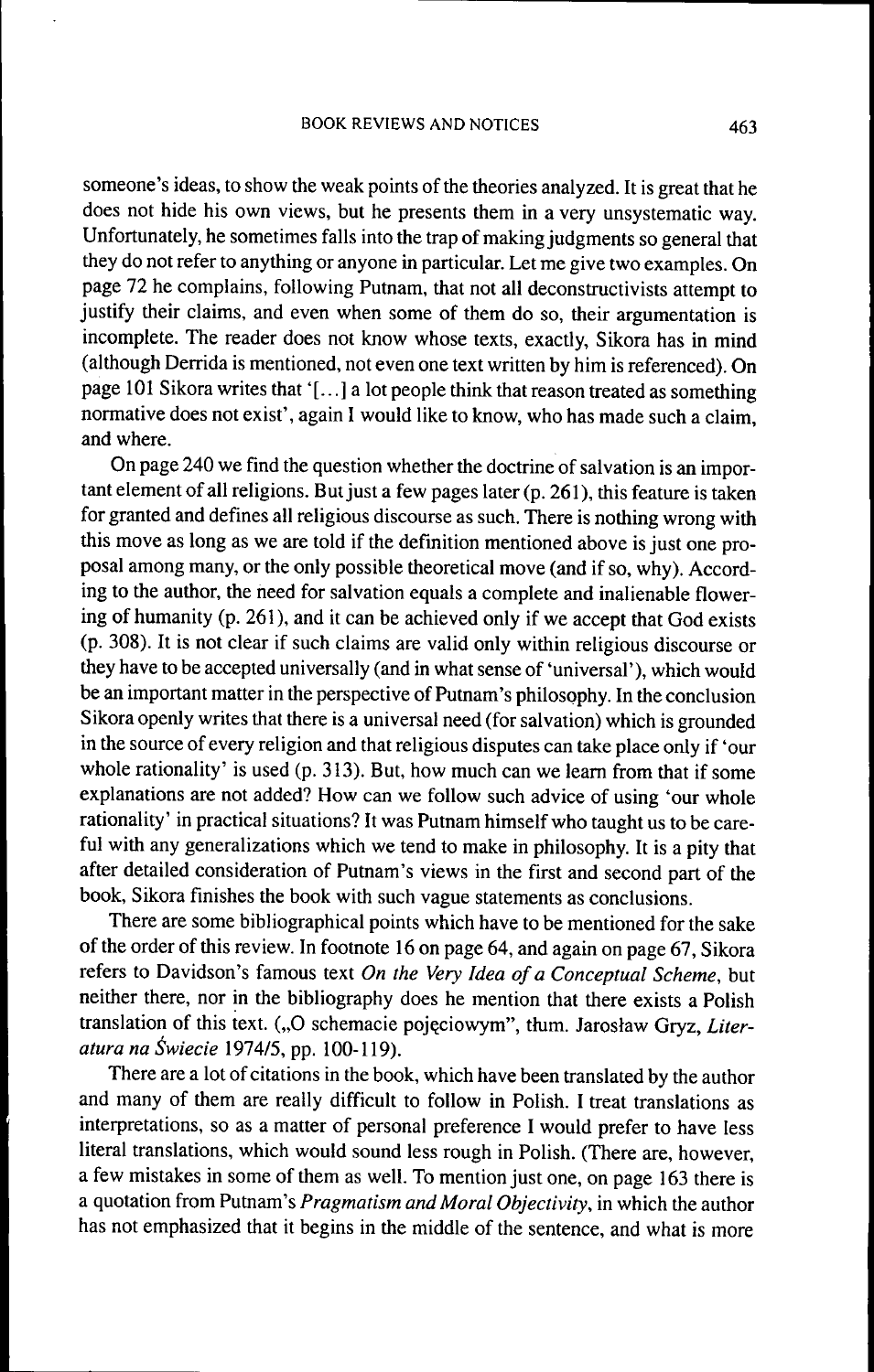the word "disputes" has disappeared in the Polish version (he writes: 'towards values in practice', where there should be 'towards value disputes in practice'). Referring to Putnam's texts Sikora sometimes suggests something which is highly disputable. For example on page 166 he writes that Putnam is ready to accept that the truth of sentences is based on their agreement with reality, which is supposedly found in Putnam's *Sense, Nonsense and the Senses: An Inquiry into the Powers of the Human Mind.* But the word 'agreement' does not occur there. Putnam just says that empirical statements already make claims about the world, even if they do not contain the expression 'is true'. To say that things are as the sentences about them tell us, is different than saying that we want to use the notion of agreement in our theory of truth. And Putnam is very well aware of this fact.

I treat the contents of a bibliography as a matter of choice, and I am not going to raise any points against Sikora's selection. Nevertheless I would like to mention that it is a pity that in discussing the problem of the fact/value dichotomy (pp. 148- 166), the author has not used Putnam's text *Pragmatism and nonscientific knowl*edge, which is available in Polish. (U. Żegleń (ed.), Pragmatyzm i filozofia Hilar*ego Putnama,* Toruñ 2001.) What is crucial here is that this text originated as a talk delivered at the conference on American Neo-pragmatism organized in Poland (Toruñ) in 1998, and there is also an English version of it. (J. Conant and U. Zeglen (eds.), *Hilary Putnam. Pragmatism and Realism,* London: Routledge 2002.)

## **Instead of conclusion**

Sikora's book is not an easy one to read. I have felt lost quite often, following too many overlapping arguments, and quite frustrated when reasoning with a rich content has led me to rather modest conclusions. The book is certainly meant for the ambitious reader who is patient enough to take her time for slow and careful reading - which I treat rather as an advantage in our contemporary world obsessed with action governed by 'fast time'. On the whole, let me underlie that one can leam a lot from Sikora's work, and can even find philosophical pleasure in analyzing it.

## **ALEKSANDRA DERRA**

*Nicolaus Copernicus University, Torun, Poland* aldewicz@umk.pl